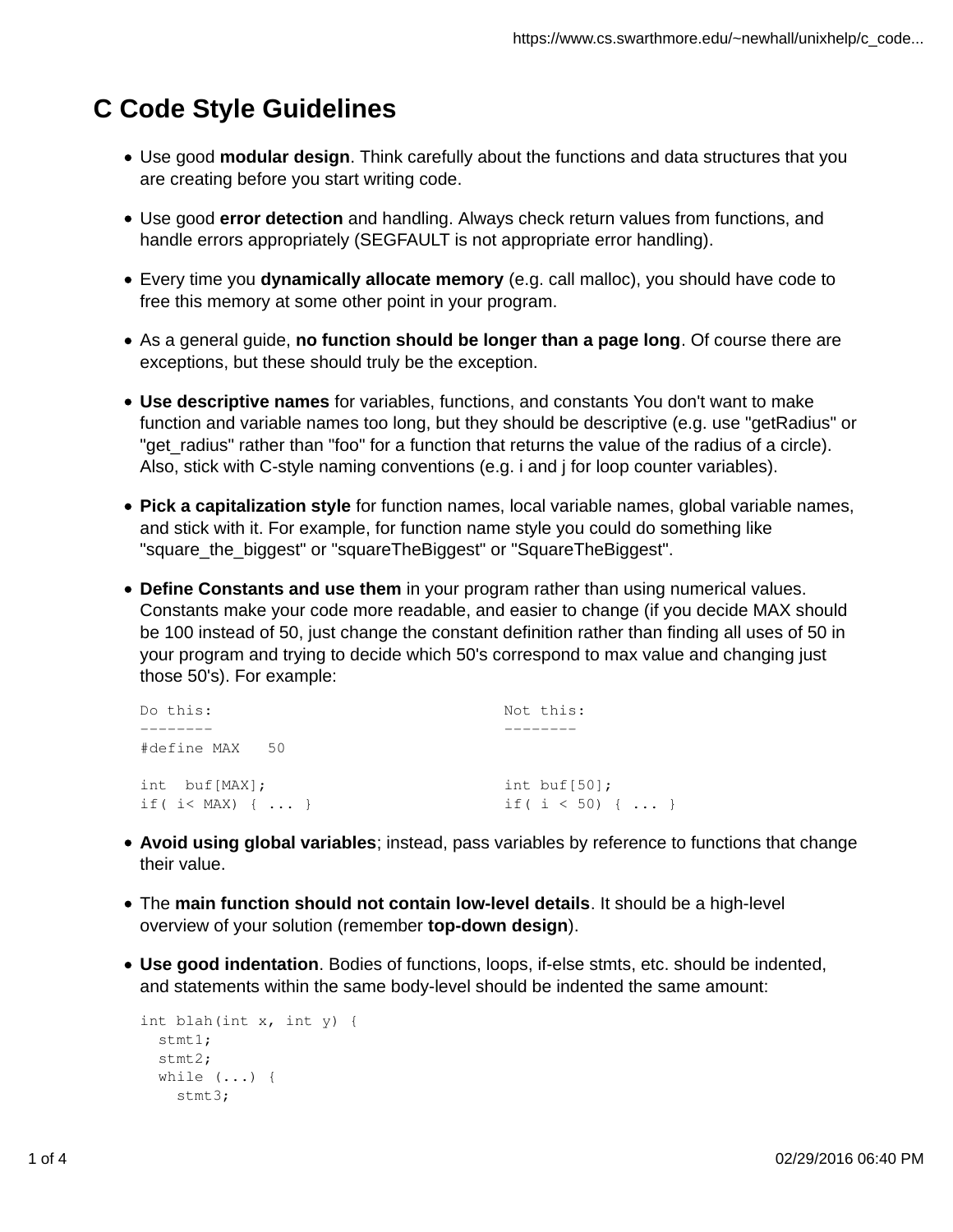```
 stmt4; 
    if(...) {
        stmt5; 
        stmt6; 
       stmt7;
      } else { 
        stmt8; 
      } stmt9; 
   } 
  stmt10;
}
```
vim will auto-indent C code for you. You can also re-format C source in vim by puting the cursor at the start of the line you want to select to start reformating and scroll down (or shift-G to select to the end) and then hit =  $(SHIFT-V, SHIFT-G, =)$  (visual select, go to last line, re-format)

**Line Length**: your source code should **not contain lines that are longer than 80 characters long**. If you have a line that is longer than 80 character, break it up into multiple lines. Here is an example of how to break up a long boolean expression into three lines:

```
if ( (lab[1] < 0) && (grr[j] > 234))
     || | ((blah[j] == 3456) && (qrr[i] <= 4444))
      || ((blah[i] > 10) && (grr[j] == 3333)) 
    ) 
{
        stmt1;
        stmt2; 
} else { ...
```
Here is an example of breaking up a long comment into multiple lines:

```
x = foo(x); /* compute the value of the next prime number */
              /* that is larger than x (foo is a really bad *//* choice for this function's name) *
```
Here are two ways to break up a long string constant:

```
printf("here is a really long string with an int value d'', x);
printf(" that I want to print to stdout\ln");
printf("here is a really long string with an int value %d"
       " that I want to print to stdout \ln", x);
```
The easiest way to make sure you are not adding lines longer than 80 characters wide is to always work inside a window that is exactly 80 characters wide. If your line starts wrapping around to the next line, its too long.

## **Comment your code!**

OR

**File Comments:** Every .h and .c file should have a high-level comment at the top describing the file's contents, and should include your name(s) and the date.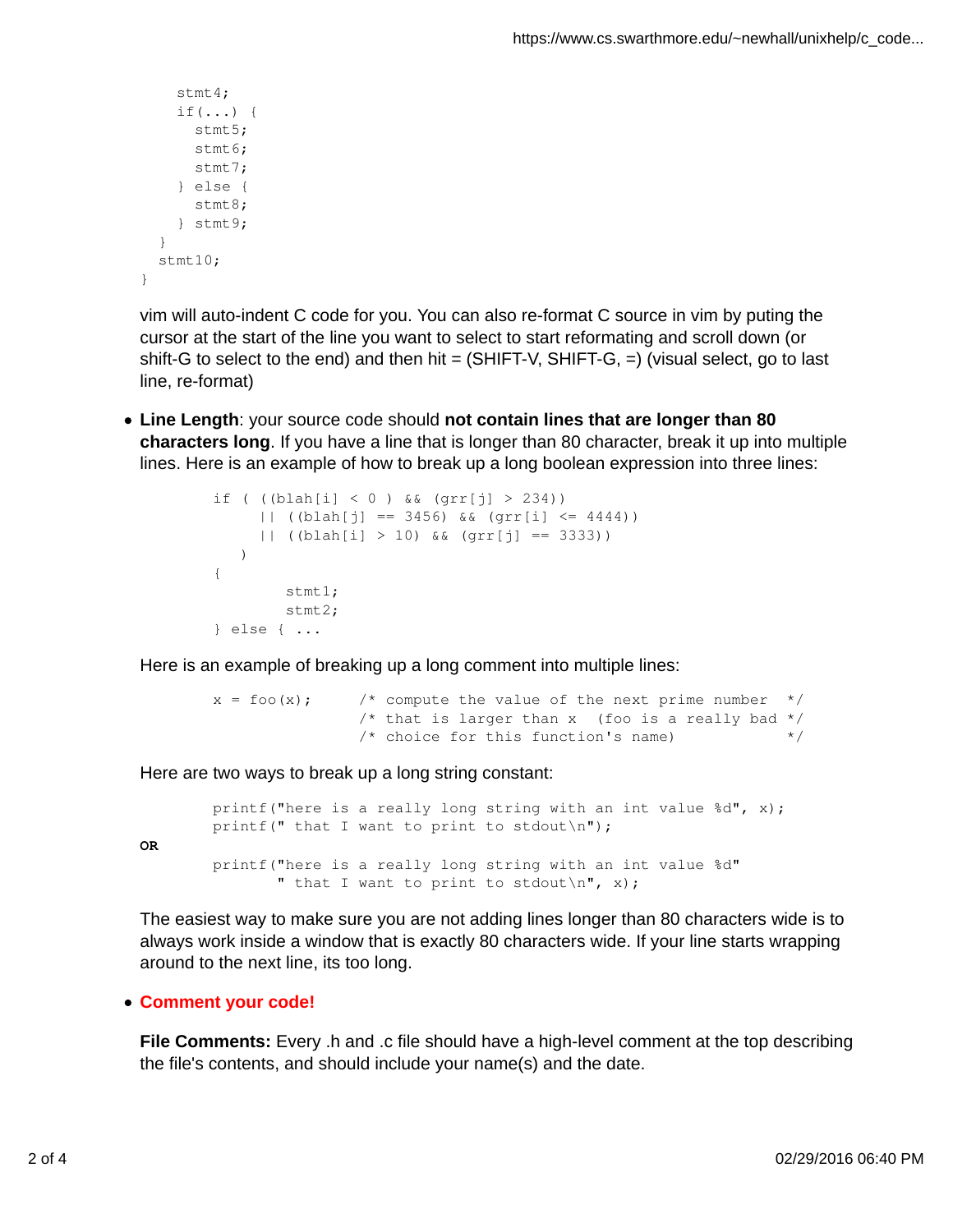**Function Comments:** Every function (in both the .h and the .c files) should have a comment describing:

- 1. what function does;
- 2. what its parameter values are
- 3. what values it returns (if a function returns one type of value usually, and another value to indicate an error, your comment should describe both of these types of return values).

In header files, function comments are for the user of the interface. In a source file, function comments are for readers of the implementation of that function. Because of this, function comments in C source files often additionally include a description of how the function is implemented. In particular, if a function implements a complicated algorithm, its comment may describe the main steps of the algorithm.

My advice on writing function comments: write the function's comment first, then write the function code. For complicated functions, having a comment that lists the steps of the algorithm, will help you

When commenting stick to a particular style. For example:

```
/*
  * Function: approx_pi 
  * --------------------
  * computes an approximation of pi using:
 * pi/6 = 1/2 + (1/2 x 3/4) 1/5 (1/2)^3 + (1/2 x 3/4 x 5/6) 1/7 (1/2)^5 +
  *
  * n: number of terms in the series to sum
 *
  * returns: the approximate value of pi obtained by suming the first n terms
             in the above series
  * returns zero on error (if n is non-positive)
  */
double approx_pi(int n) {
   ...
       (note: for this function, I'd likely have in-line comments describing 
              how I'm computing each part of the next term in the series)
/*
  * Function: square_the_biggest
 * ----------------------------
  * Returns the square of the largest of its two input values
  *
  * n1: one real value 
  * n2: the other real value
 *
  * returns: the square of the larger of n1 and n2 
  */
```